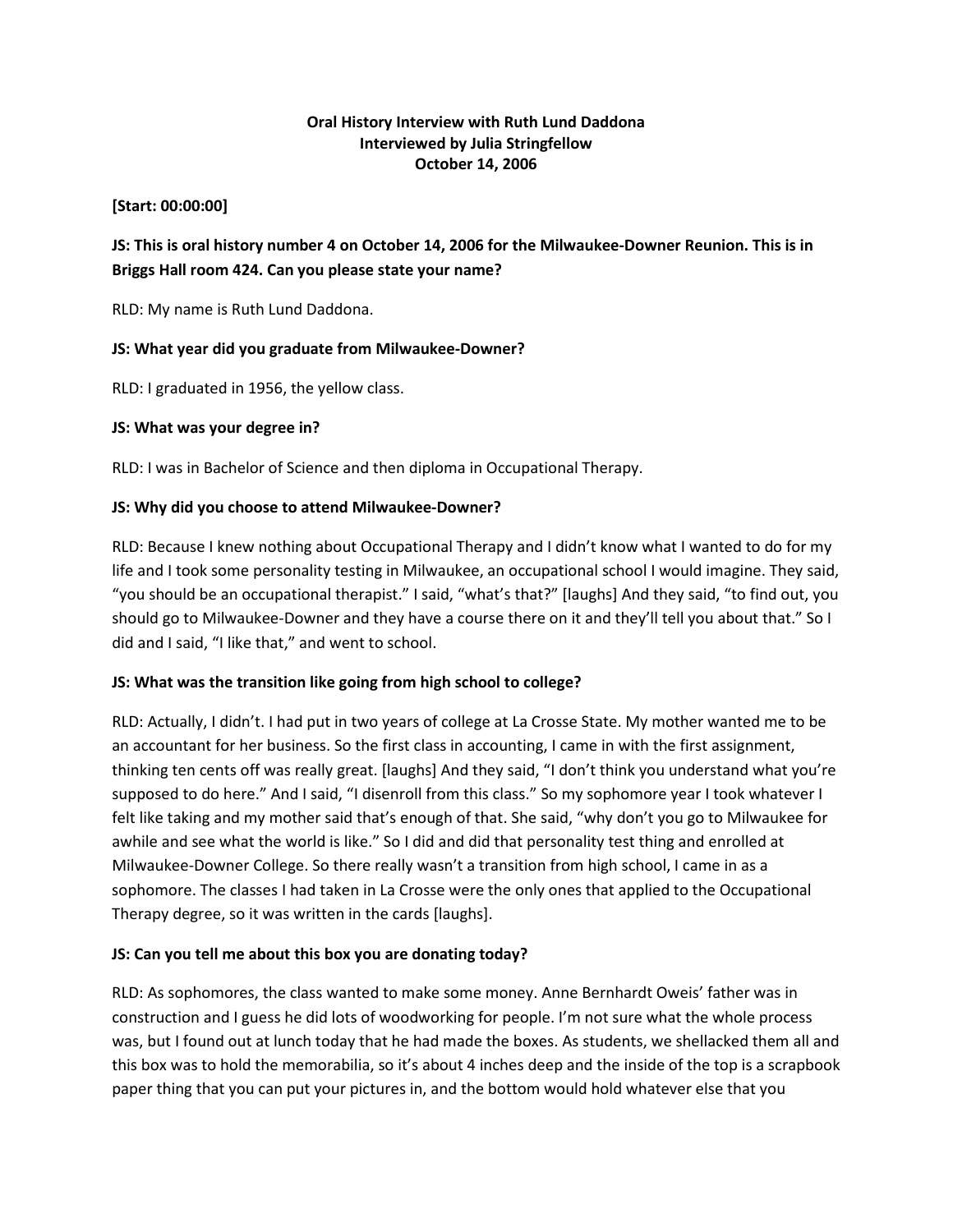wanted to save. Originally, I had things in there like corsages from the proms and things like that, but over the years all of that stuff went. Some of the girls didn't remember, or didn't buy them. I can't quite put it all together, but that was the sophomore year, because I came in as a sophomore and when talking at lunch today, Carol [?] said she had one and she left it at the end of the sophomore year, so it had to be sophomore year. And so here it is. If the Archives wants it, they can have it.

## **[00:04:30]**

### **JS: Can you tell me about the Occupational Therapy program at Milwaukee-Downer?**

RLD: It's too bad it didn't follow here to Lawrence. I was really fortunate in doing it. Henrietta McNary was in charge of it. She was the professor. The classes were great, they were small classes. We did a lot of crafts, but we did a lot of anatomy and biology and sciences. As a matter of fact, she used me as a guinea pig. Now I don't know whether it's in the Archives or not. I had enough credits for the BA as well as a BS. And she tried, but I don't know to whom. It's something you would have to look up, to get me both degrees, but they didn't. They, they in quotes. I don't know who "they" were. The program itself, she was really great. I did not have money for the final for the senior year and so she got a scholarship for me, so I was able to finish the senior year. That's what the letter is in there, that scholarship was gotten for me through vocational training of some kind. They don't know that it came from the college, but she did that for me, so I could finish. Oh, and you know, it was a very small class. All of the occupational therapists in training were really close and took all of the same courses.

#### **JS: What was the fifth year program?**

RLD: Well, once you had your coursework completed, then you had to take a year of training and you could decide what areas to take your training in. There were more than you could get in a year. So it was pediatrics, general orthopedics, psychiatric, I trained in a tuberculosis hospital. It must have been one of the last. I didn't have money for that either. So at the time, the services were looking for women in occupational therapy and physical therapy too, I believe. Because I didn't have any money I was commissioned as an [?] in the Navy and then I got a stipend all fifth year and I owed the Navy then I think two years. And so that's an occupational therapist in the Navy.

#### **JS: And where were you stationed at while you were in the Navy?**

RLD: I wanted to go to Bethesda, Maryland, which was the chief hospital at least on the east coast. And they sent me to St. Augustine Naval Hospital on Long Island. And that has since been turned into a Veterans' hospital and I think it had to be torn down, or converted into something else. And that's where I met my husband. So I never came back to the Midwest [laughs]. But the Navy got several girls through that year of training. After that year of training we came back to the school to study for a month, I believe it was four weeks. It was for intensive study, preparing the certification exam in occupational therapy. At the end of that time, we took the exam and then we were given our certificates for our diplomas in occupational therapy in that fifth year.

#### **JS: Great, it sounds like a great program.**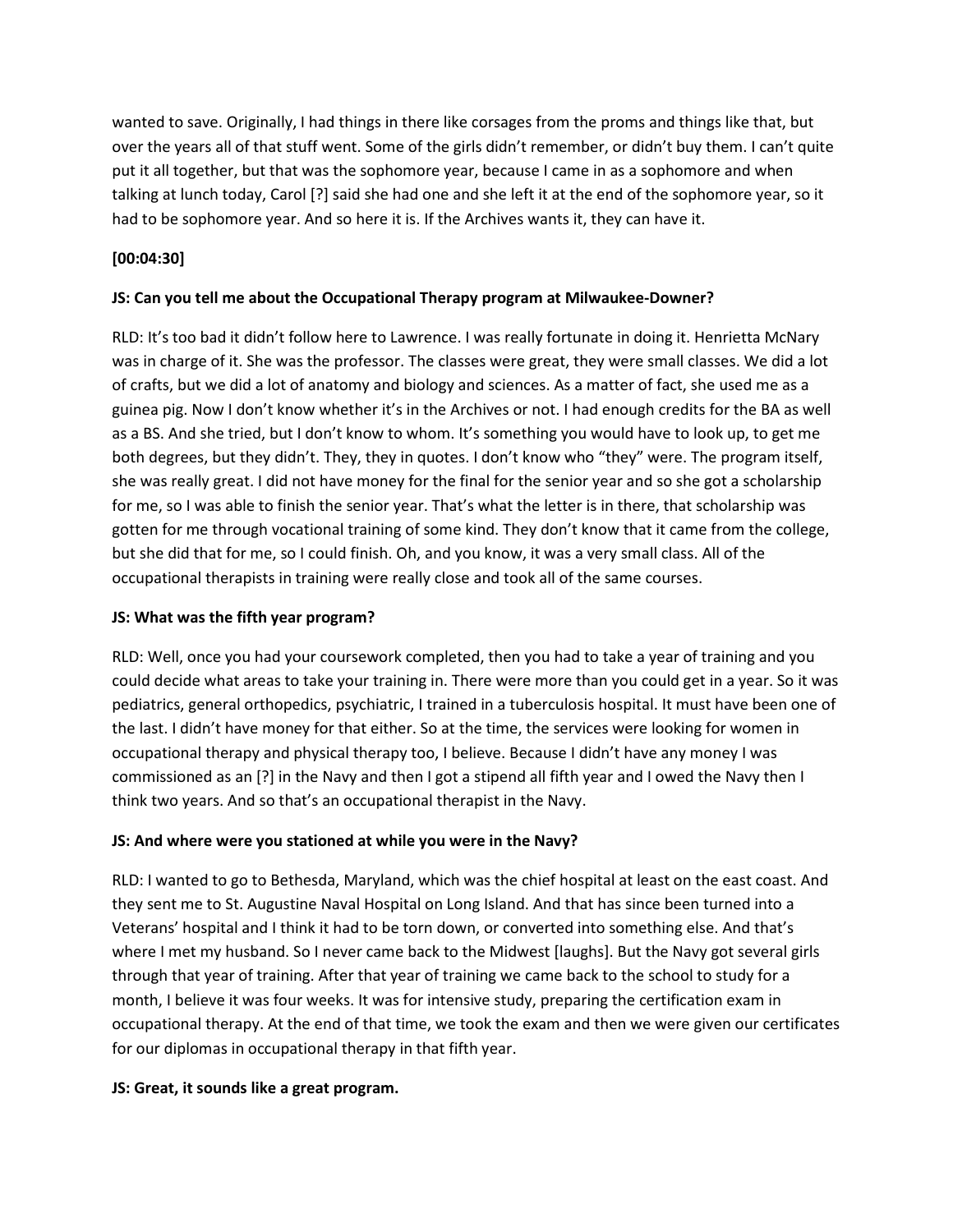RLD: It really was. I don't know if they do that anymore, but it was a terrific way of getting through our education. And because of that, much later, I had Veteran's benefits and so I got my master's in education.

# **[00:09:15]**

### **JS: What were some activities that you were a part of while you were at Milwaukee-Downer?**

RLD: I was in a lot. I was a junior Co-Chairman. The girls kept voting me into this stuff, and I'm going, "I wasn't even here for half!" As a junior, I kind of got on the committee that welcomed the in-coming freshmen. I was on the newspaper, *The Snapshot*. I was editor for that for a year. I was junior class vice president and senior class president. And I was in the occupational therapy club. I did crew, so that was a lot of fun. I remember running through Downer Woods to the river to get the shells. Of course, we competed against the classes, because we couldn't compete against another school. So all of our competition was between the classes. It was a really great way to get everybody to know everybody. My class was about 34, so it was very small. So you kind of really knew almost everybody in the school. I was a city-stayer. I was not in the dorms.

### **JS: What were some of the professors that really influenced your life in Milwaukee-Downer?**

RLD: I think Henrietta McNary first, because she really pushed and she really encouraged and said you were great, you can do this. I think you got that from a lot of the professors at Downer. They would tell you how great you were and how far you could go and you just went flying. The other one was President Johnson. He had a critical thinking class and he would come down to the Union and talk. I don't know if it was all of the years he was there, but he would invite all of his students to his home and have discussions about some record that he had or book we read. But I remember going to his house and joining these discussions and the critical thinking class. And it was terrific. I think it was those two probably had the most influence, but that's what I had the most confidence with.

# **JS: What was the overall relationship like between the administration and the faculty and the students?**

RLD: Overall, the women in the office were great. I don't remember, I was really concerned with getting my credits in occupational therapy. I'm sure I was in the office, but I don't remember their names. I don't know. And the faculty were terrific, they were there to help.

# **JS: What were the benefits of being an all women's college and how did that continue to influence you after you graduated?**

RLD: I was sorry to see all of the all women's colleges go into disfavor. I don't know, I was raised in a family where my mother and father were separated and my grandfather was dead. So I was raised with all women. So I may have been just comfortable in the atmosphere. But you didn't have to worry. I had come from a state school that was co-ed. You didn't have to worry in class about the boys [laughs]. You just had to worry about getting a date for prom. The atmosphere was that women can do this, and I was raised that way too in an all female household, so it fit really well with how I was brought up. But even